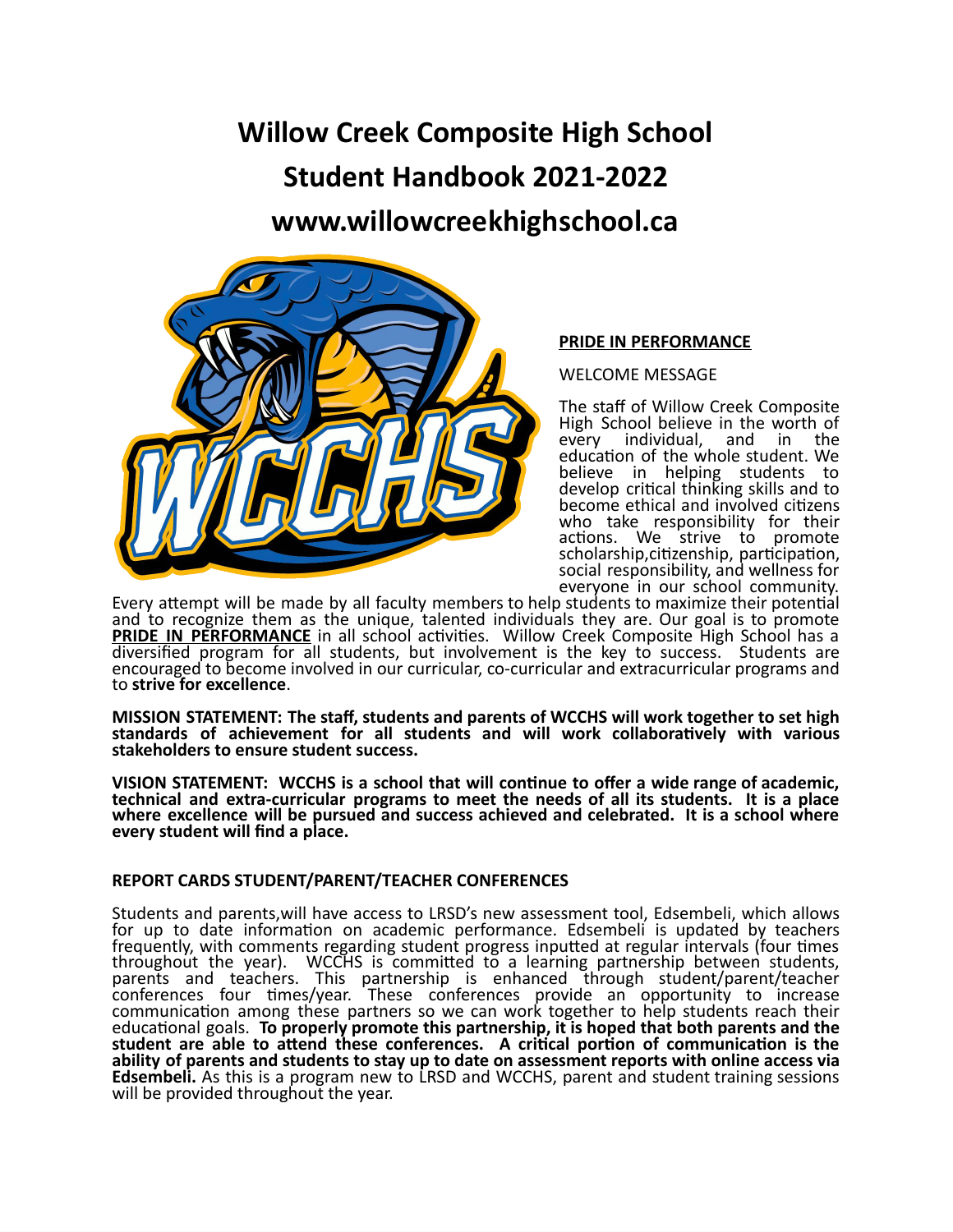# **BELL SCHEDULES**

# **High School Bell Schedule**

|                               | Mon - Thurs    | Friday                        |
|-------------------------------|----------------|-------------------------------|
| <b>Block</b>                  | $8:45 - 10:13$ | $8:45 - 9:45$<br>(WIN)        |
| <b>Block</b><br>$\mathcal{P}$ | 10:18 - 11:46  | $9:50 - 10:50$<br>(WIN)       |
| Lunch                         | 11:46-12:29    | $10:50 - 11:15$               |
| <b>Block</b><br>3             | 12:29-1:57     | $11:15 - 1:20$<br>(Electives) |
| <b>Block</b>                  | $2:02 - 3:30$  |                               |

# **Junior High Bell Schedule**

|                   | Mon - Thurs                 | Friday                      |
|-------------------|-----------------------------|-----------------------------|
| <b>Block</b><br>1 | $8:45 - 9:42$               | $8:45 - 9:24$               |
| <b>Block</b><br>2 | $9:47 - 10:44$              | $9:29 - 10:07$              |
| <b>Block</b><br>3 | 10:49 - 11:46               | $10:12 -$<br>10:50          |
|                   |                             |                             |
| Lunch             | 11:46 - 12:29 10:50 - 11:15 |                             |
| <b>Block</b><br>4 |                             | 12:29 - 1:52  11:15 - 12:35 |
| <b>Block</b><br>5 | $1:57 - 2:32$               | 12:40-1:20                  |

#### **PROGRAM OFFERINGS at WCCHS Grade 7- 9**

The grade 7- 9 program consists of core courses (English, Math, Science, Social Studies, Physical Education and Health) and complementary CTF (Career and Technology Foundations) courses. Typically, students select complementary courses based on interest and availability such as Music, Foods, Construction, Art, Mechanics, Graphic Design, Travel & Tourism, Robotics, Coding, ASL etc. CTF courses are multi graded and administration does their best to accommodate as many student requests as possible.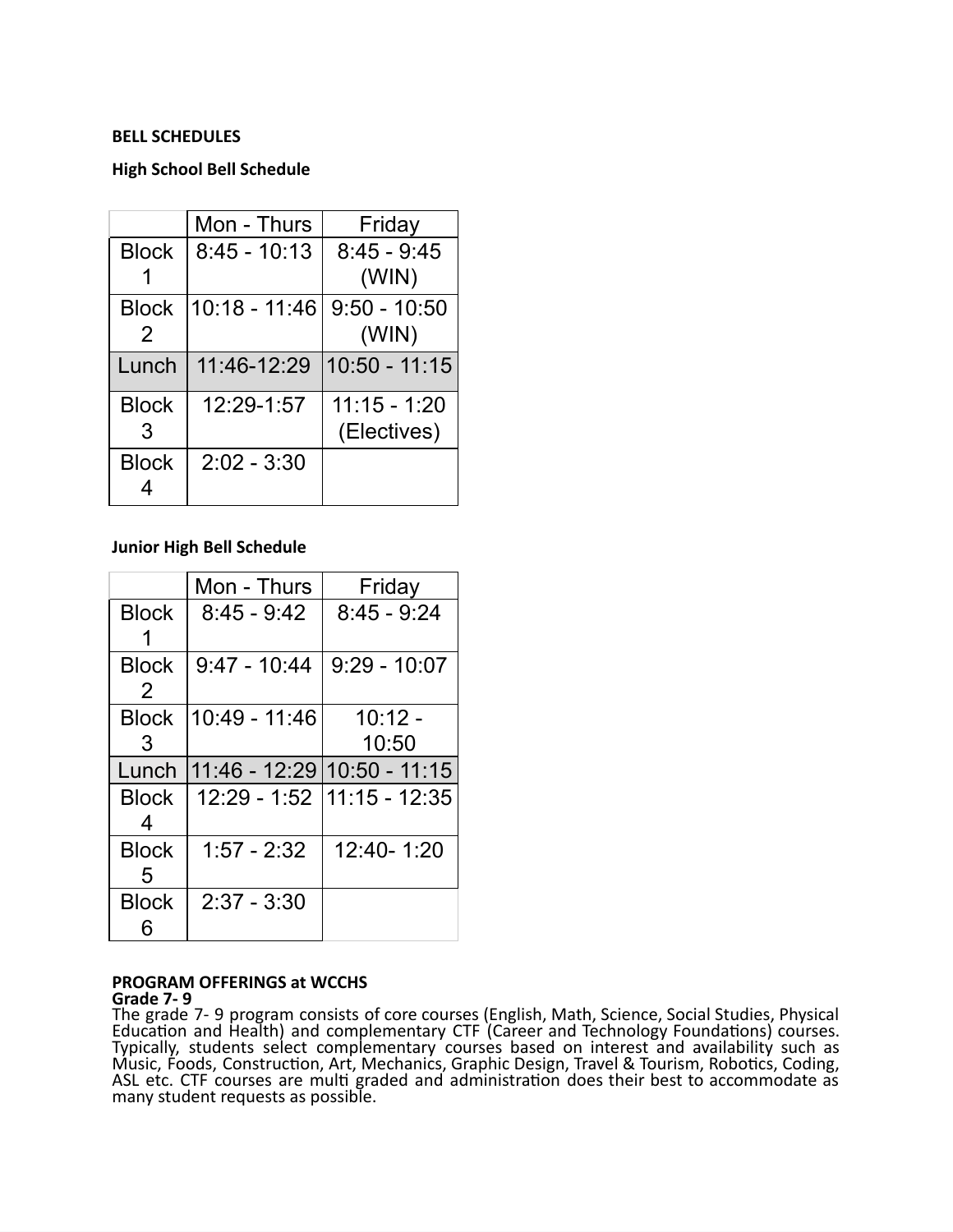## **Grade 10-12**

Beyond the core academic courses offered at a high school level, this school is fortunate to be able to offer a large variety of CTS courses taught by journeyman trades' people who also have their teaching degrees. This enables our school to offer advanced credits in Welding, Cosmetology, Mechanics, Construction, Culinary Arts and Art.

## **HIGH SCHOOL FRIDAY WIN BLOCKS**

The goal of the WCCHS Friday WIN Blocks are to provide our students with extra support and time to ensure academic success. Students in grade 10 will attend CALM during one WIN block and will select a space for the second block. Students in grades 11 and 12 have the opportunity to select spaces that will provide them with whatever support they feel they need. Alternatively, teachers may also require students to attend a specific block. Attendance for grades 10 and 11 is mandatory. Attendance for grade 12 students is determined on an individual basis.

## **HIGH SCHOOL FRIDAY ELECTIVE BLOCK**

The goal of the WCCHS Friday Elective Block is to provide high school students with the opportunity to explore a variety of elective activities separate from the electives they are enrolled in Monday through Thursday. Friday elective blocks are divided into 9 week sections and teachers will offer a variety of one credit area specific and cross curricular elective activities. **Grade 10's and 11's are required to attend the Friday elective block. Grade 12's will attend based on interest and programming needs.**

#### **JUNIOR HIGH ACADEMIC SUPPORT BLOCK**

The goal of this block is to provide time for junior high students and teachers to have time together to work on whatever they determine to be most important. This may be time to catch up on homework ensuring that all students have access to all CTF classes. This may be time for extra instruction for students who are struggling, enrichment for those who require more or even time for students to enjoy silent reading.

## **STUDENT SUPPORT SERVICES – ACADEMIC and MENTAL HEALTH**

WCCHS has a student services team which meets weekly and is composed of an administrator/academic advisor, Family School Liaison Counsellor and Learning Support Teacher. The team may also include teacher assistants, child and youth care workers and regular classroom teachers.

## **Services provided:**

- Programming planning advising
- Development, implementation and monitoring of Individual Program Plans (IPP), Individual Support Plans (ISP) and Behaviour Support Plans (BSPs)
- Transition Programming
- Learning Strategies and Homework Support
- Assistive technology supports<br>- Personal Counselling and Crisi
- Personal Counselling and Crisis Counselling
- Health and Wellness classroom presentations

## **Referral Process for Student Services**

The staff of Willow Creek Composite High school strives to work together with all students and parents to design appropriate programming for students based on shared information. Any concerns can be addressed at the school level with the Learning Support Teacher and Principal and then, if necessary, with the jurisdiction to determine the next steps needed. (Policy 14, Livingstone Range School Division #68.) Further problem solving may involve the Superintendent of Schools, the School Board or the Minister of Education.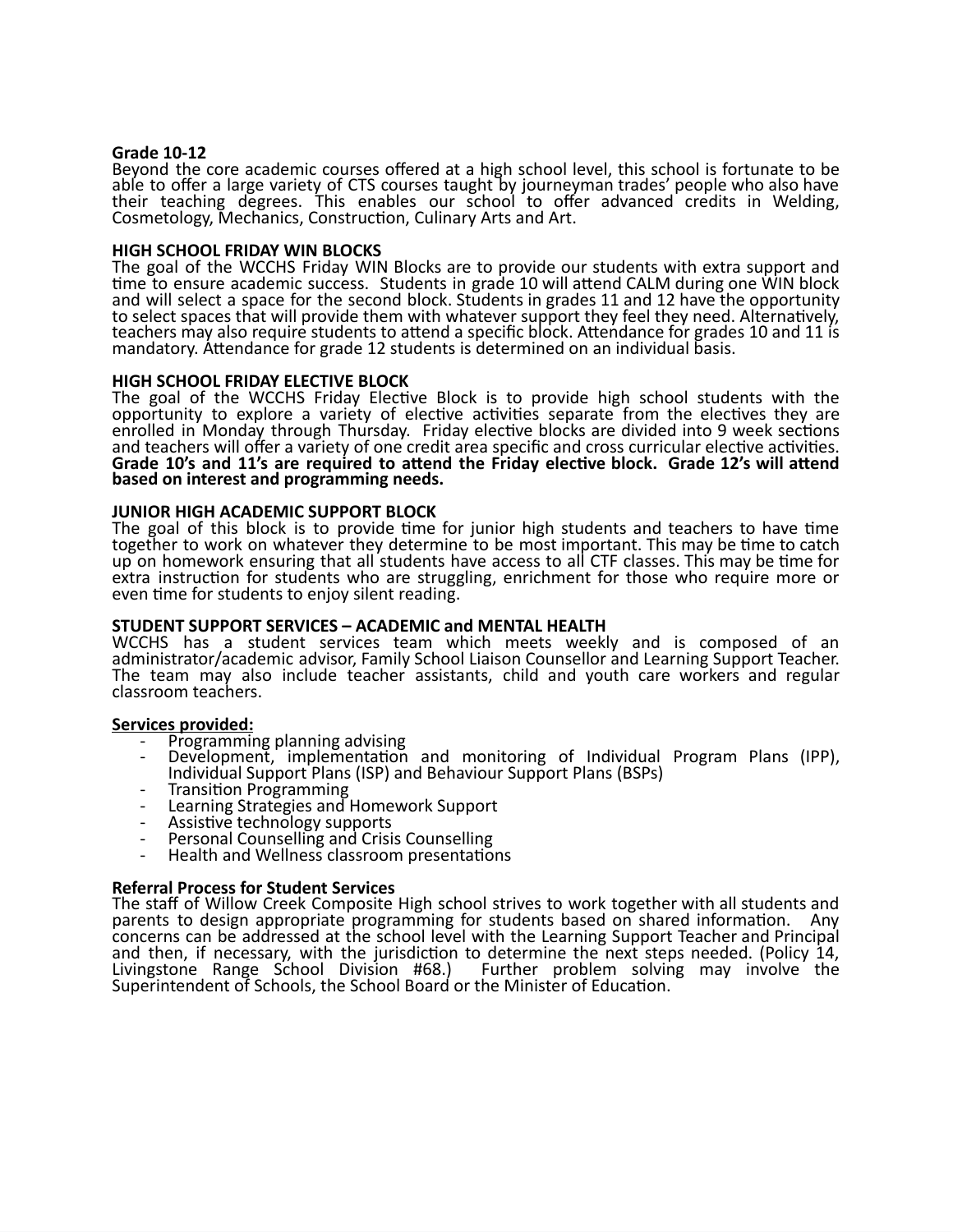## **GENERAL STANDARDS OF CONDUCT**

Every student attending Willow Creek Composite High School is responsible for his/her behavior and is expected to conduct himself/herself in an acceptable manner. Everyone has the right to be treated fairly and with respect. They also have a responsibility to treat others in the same way. To that end, everyone at WCCHS is expected to:

- **- Have and show respect for self, others and property in such a way as to contribute to a positive learning environment within the school.**
- **- Be accountable for all of one's actions.**
- **- Comply with all policies of the school.**
- **- Refrain from physical, verbal or emotional abuse of others.**
- **- Refrain from public displays of inappropriate touching, or rough physical contact.**

Students who do not meet the expectations of the standards of conduct will be worked with on an individual basis.

## **ATTENDANCE PHILOSOPHY AND PROCEDURES**

Students are expected to attend classes regularly and punctually (Alberta Education Act.) Research and experience show that regular attendance is an important factor in high achievement. Parents/guardians are asked to contact the office (phone call, email or note) when your student is absent.

#### **Note: If a parent/guardian does not contact the office to explain a student's absence, an automated phone call, text, and/or email will be sent to the parent. This is to ensure that parents are aware of every absence a student has.**

Students who must leave school during the school day for whatever reason must **sign out** in the office and **check in** at the office upon return.

The Livingstone Range School Division's Administrative Procedure 330, #5 states that it is the **school administration's responsibility to determine what shall be considered an excusable absence or late.** Administrative Procedure 330 provides a list of what is classified as an excusable absence or late. Only administration can excuse absences. Students **must** notify the office **prior to, or on the day of,** their absence.

**Students are expected to maintain a minimum attendance record of 90%, regardless of whether the absences are excused or unexcused. Students who do not meet this benchmark** will be supported in one or more of the following ways:<br>  $\rightarrow$  conference with the student and/or parent(s)<br>  $\rightarrow$  adjustment of programs or schedules<br>  $\rightarrow$  appropriate counseling<br>  $\rightarrow$  other appropriate action.

- 
- 
- 
- 

If a student arrives 15 minutes or more after the start of class, they will be considered absent for attendance purposes. It is important they still attend so that they do not fall further behind!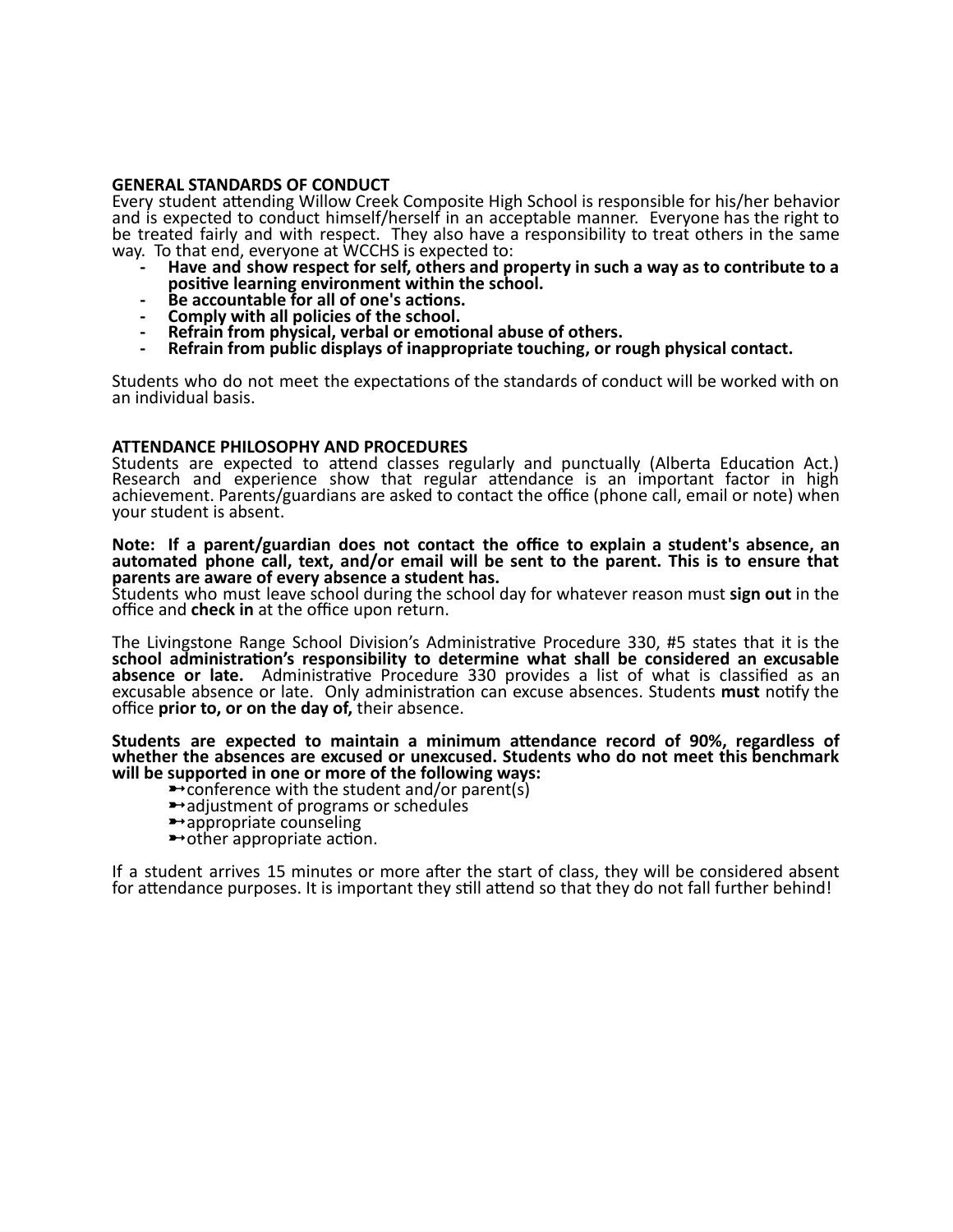#### **DRESS CODE**

Clothing is expected to be **respectful of others and appropriate to a working and learning environment**. Students are expected to wear appropriate attire. Clothing with drug and alcohol logos, sexually suggestive designs, or profanity are **not acceptable**. Hats are acceptable at WCCHS, but students are asked to comply with teachers' expectations in all locations.

#### **Staff members have the final say in determining if a student's dress is appropriate. If requested, a student must change their clothing before returning to class.** All staff will adhere to these standards as well.

This school year, mask use is required in all shared/public spaces in the school, including in the hallways, common area, office and learning commons. It is expected that students wear proper non-medical face masks that fit snugly over the nose and under the chin and are secured either behind the ears or behind the head. Masks must be school appropriate and follow the same guidelines as clothing. Buffs, balaclavas and bandanas are not acceptable substitutes for face masks.

## **CELL PHONES AND ELECTRONIC DEVICES**

Any student who uses such devices **without specific permission** from a staff member may have **the device confiscated for an appropriate time period, as determined by the teacher**. Students will be able to pick up confiscated devices brought to the office at the end of the day from the office. Students for whom this is an ongoing concern will be required to relinquish those devices to the office at the beginning of the school day and retain them at the end of the school day. Parents will also be contacted by Admin.

Students found using a cell phone or electronic device during an exam will be given a **mark of zero** for part of or for the entire test, or be required to write a make-up test, depending on the circumstances.

**There shall be no photos, video, or sound recording or any other digital recording without permission from the subject, whether staff or students. Students will be asked to delete recordings taken without permission if deemed necessary to maintain a safe and caring environment in the school.**

Students found using their cell phone in the washroom areas and locker rooms will be subject to school discipline.

#### **PARKING**

Students **must** park in designated areas. This includes the east parking lot, along with the south side (angle parking) of the front loop. Students can also park on the north side of the front loop, up to the Visitor Parking sign. Street parking is also available in front of the school. **Please refrain from parking where the curb is painted, either yellow or blue.** Students will have their parking privilege revoked if they are repeatedly found parked in these zones.

#### **Parents can drop off and pick up in the front loop.**

Parents and students are reminded to drive cautiously in the loop and around the school as we have many students walking to school and crossing through the loop.

#### **ASSAULT/FIGHTING**

Students involved in fighting or arranging for a fight on school property, during the school day or at school-related activities will be suspended immediately. The length of the suspension will vary from one to five days, depending on the circumstances. Bystanders or spectators to an event of this nature should also expect school discipline. RCMP may be informed of any activity related to physical assault. Physical assault may result in a student undergoing a Threat Assessment Protocol.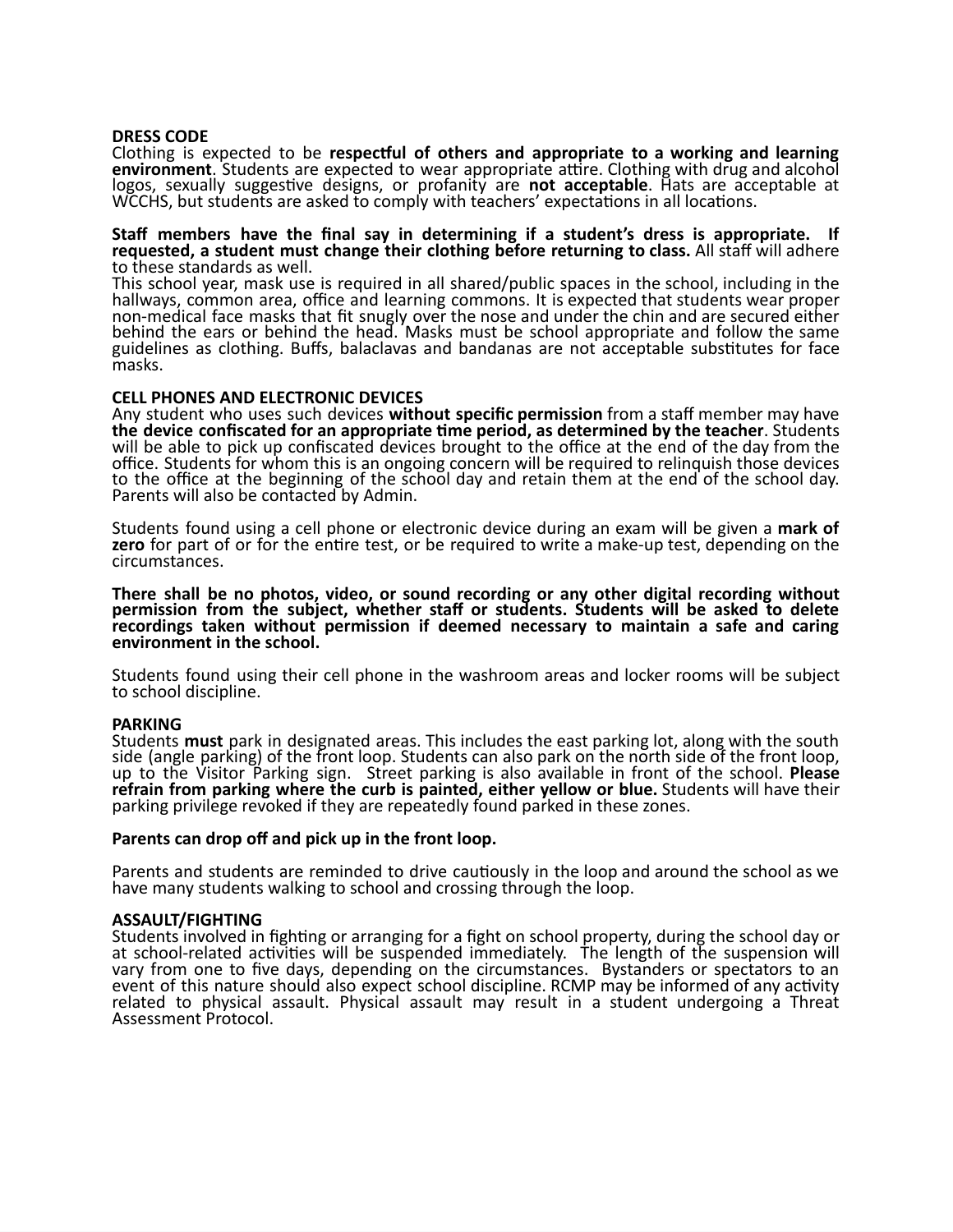#### **DRUGS AND ALCOHOL**

Any involvement with or being under the influence of drugs or alcohol at school, or at any school activity, will not be tolerated. Students violating this policy will be suspended immediately. The length of suspension will range from one to five days. Parents and students will meet with school administration to discuss reinstatement and restrictions. RCMP **will** be informed of any activity related to drugs or alcohol.

#### **TOBACCO POLICY**

Willow Creek Composite High School is a tobacco, vape and smoke-free environment. Students under 18 are not allowed to smoke in public, even if they are off school property. No student is to be smoking within sight of the school. Students are not allowed to leave the school during class time or period breaks for the purpose of using tobacco or vaping products. Continued breaking of the tobacco policy may result in the student being suspended and/or charged by the RCMP and given a ticket (amount of fine subject to change). Any and all electronic smoking devices are also prohibited within sight of the school property.

#### **GOOD NEIGHBOR POLICY**

All staff and students are expected to act in a respectful way toward the neighbors who border our school. This means that all staff and students help maintain a safe and clean environment. This is demonstrated by:

#### **Driving slowly and quietly around the school and avoiding driving in front of West Meadow right after school**

Refraining from littering by using the garbage bins provided

Not using our neighbor's yards, boulevards or back alleys for gathering, smoking or vaping. Using appropriate, respectful language

#### **COMMON SENSE POLICY**

Unusual items (such as laser pointers,) may be brought to school for use in a class, with teachers' permission, provided they are used appropriately and then stored. Should a student choose to bring an item and use it inappropriately, it will be confiscated and depending on the item, it may be made available for return to the student at the end of the day or kept by the teacher or administration until the matter is completed. Please respect others as well as yourself.

## **LRSD THREAT ASSESSMENT PROTOCOL**

All schools within the Livingstone Range School Division will follow a set protocol in the event of any threat towards an individual or the school.

## **What is a Threat?**

*A threat is an expression of intent to do harm or act out violently against someone or something. A threat can be spoken, written, or symbolic - for example, motioning with one's hands as though shooting at another person.*

All threats are NOT treated as equal. However, all threats should be assessed in a timely manner and decisions regarding how they are handled must be done quickly. Threat assessment seeks to make an informed judgment on two questions: How credible and serious is the threat itself? To what extent does the threat maker appear to have the resources, intent, and motivation to carry out the threat?

#### **Threats Assessment**

All school FSLCs in Livingstone Range has received Level 2 Threat Assessment Training which allows them to assess students. All school administrators have received Level 1 Threat Assessment Training so they can support the process. In order to assess level of risk, a Regional Violence Threat Risk Assessment (VTRA) protocol has been established.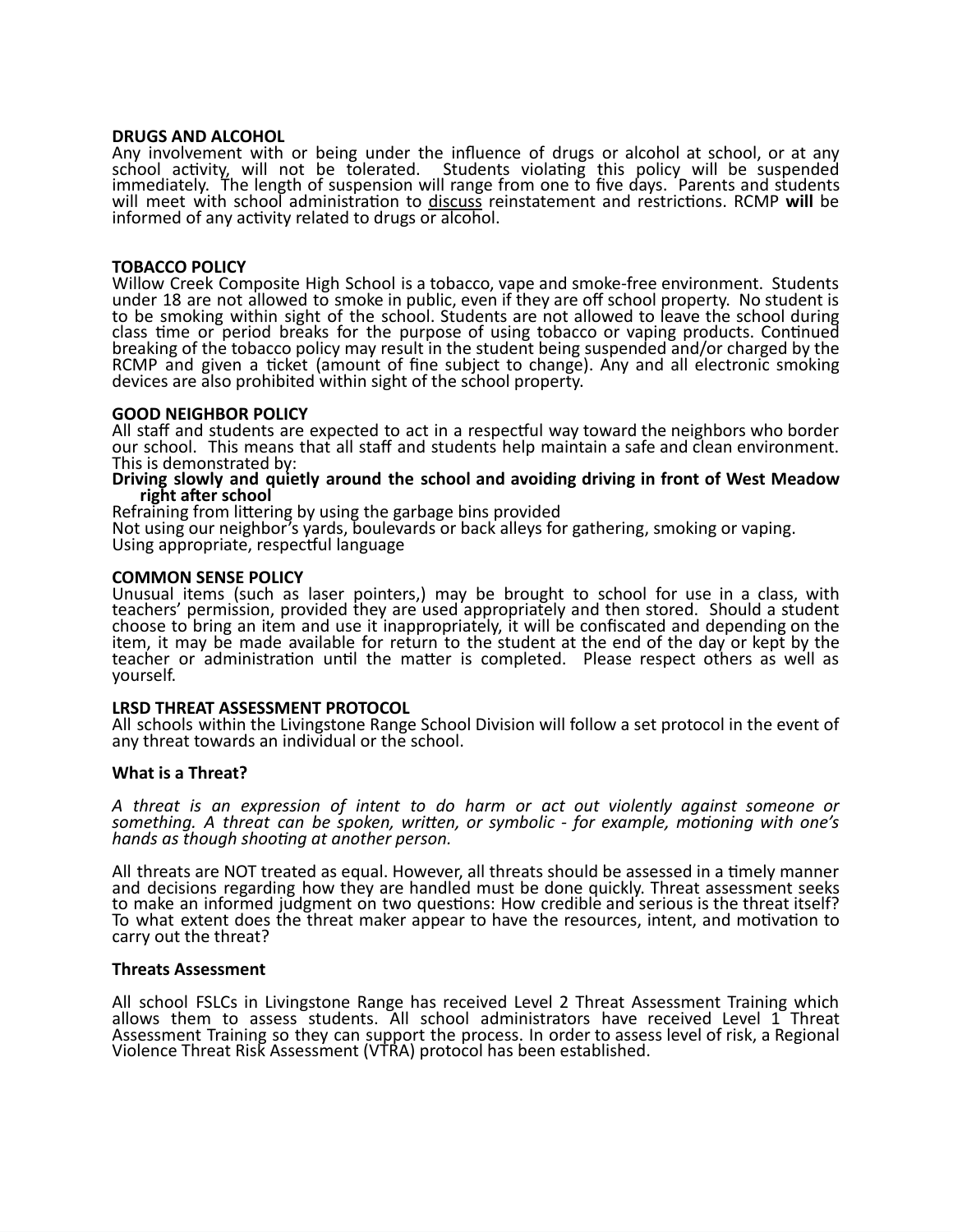Stage One Assessment: The purpose of a stage one assessment is to gather data and determine the level of threat and whether the threat is imminent, requiring immediate risk-reducing measures. If the threat is not imminent, the school Counsellor/FSL Counsellor works through the Stage 1, V-TRA Report Form (Appendix 3).

If, during the stage one assessment, it is determined the threat is imminent, immediate risk-reducing measures are required (notifying police, isolating the student, school lock-down etc.). When police become involved, in response to an immediate threat, the stage one assessment is discontinued. Upon completion of the 11 Guiding Threat Assessment Questions, the Stage One Team determines if it is "worrisome behavior" or "high risk behavior." If it is determined that it is high risk behavior, stage two of the protocol is activated. The stage one team includes the school principal and Counsellor, and may include consultation with the RCMP.

Upon completion of the Stage 1 V-TRA Report Form, the Stage One Team determines if it is Worrisome Behavior or High Risk Behavior. If it is determined that it is high risk behavior, stage two of the protocol is activated after consultation with the FSL Clinical Supervisor. If the incident involves an FNMI student as the threat maker, the FNMI Clinical Consultant should be notified and consulted prior to moving to Stage Two.

## **Worrisome Behaviors**

When students exhibit early warning signs or when generalized threats are uttered with no specific target (i.e. could kill somebody today), the Principal may wish to contact the CITL for consultation to determine if the information or incident warrants an activation of the protocol for dealing with high risk behaviors. Depending on the nature of the incident, the Principal may also consult with the RCMP, Counsellors and/or Mental Health personnel. This allows the Principal to consult confidentially on cases without needing to involve intrusive measures. A Threat Incident Report does not have to be completed for worrisome behaviour.

## **EMERGENCY RESPONSE PLAN**

All students must have a place to stay in the Town of Claresholm should there be an emergency situation (such as blizzards and road closures). Parents and students are required to plan for an acceptable place for the student to stay in case of such emergencies. If no in town safe place is available for students, then the student will remain at the school under the supervision of school administration.

WCCHS reviews its emergency response plan yearly and endeavors to provide a safe environment to all its staff and students. WCCHS has regular practices of evacuation and lockdown emergencies. Students must follow the rules and guidelines outlined in these practices.

## **HIGH SCHOOL PROGRAM AND COURSE CHANGES**

Students must submit course change requests (with a parent/guardian signature) to administration. Administration will work with students, parents/guardians, teachers and the Career Practitioner to ensure any changes are in the student's best interest. Administration reserves the right to make appropriate course changes throughout the semester as required.

## **HIGH SCHOOL COURSE RECOMMENDATIONS**

The staff at WCCHS has set the following standards for grade 9 students to register in English 10-1, Science 10, Social 10-1, and Math 10C:

Grade 9 students should have scores of **65% or better** on the general outcomes in the corresponding course **AND** the **recommendation of the grade 9 teacher.**

Grade 10's and 11's are typically not allowed to have spares; grade 12's will typically carry an average of at least 15 credits per semester unless they are returning grade 12s. Administration will work with individual students to ensure they are enrolled in courses that will allow them to progress towards graduation and their plans for after high school.

## **COMPUTER USE**

All students are required to have a signed **Computer Use Agreement** on file, before being allowed to use school computers or the internet. Students entering grades 7 and 10 must sign new forms.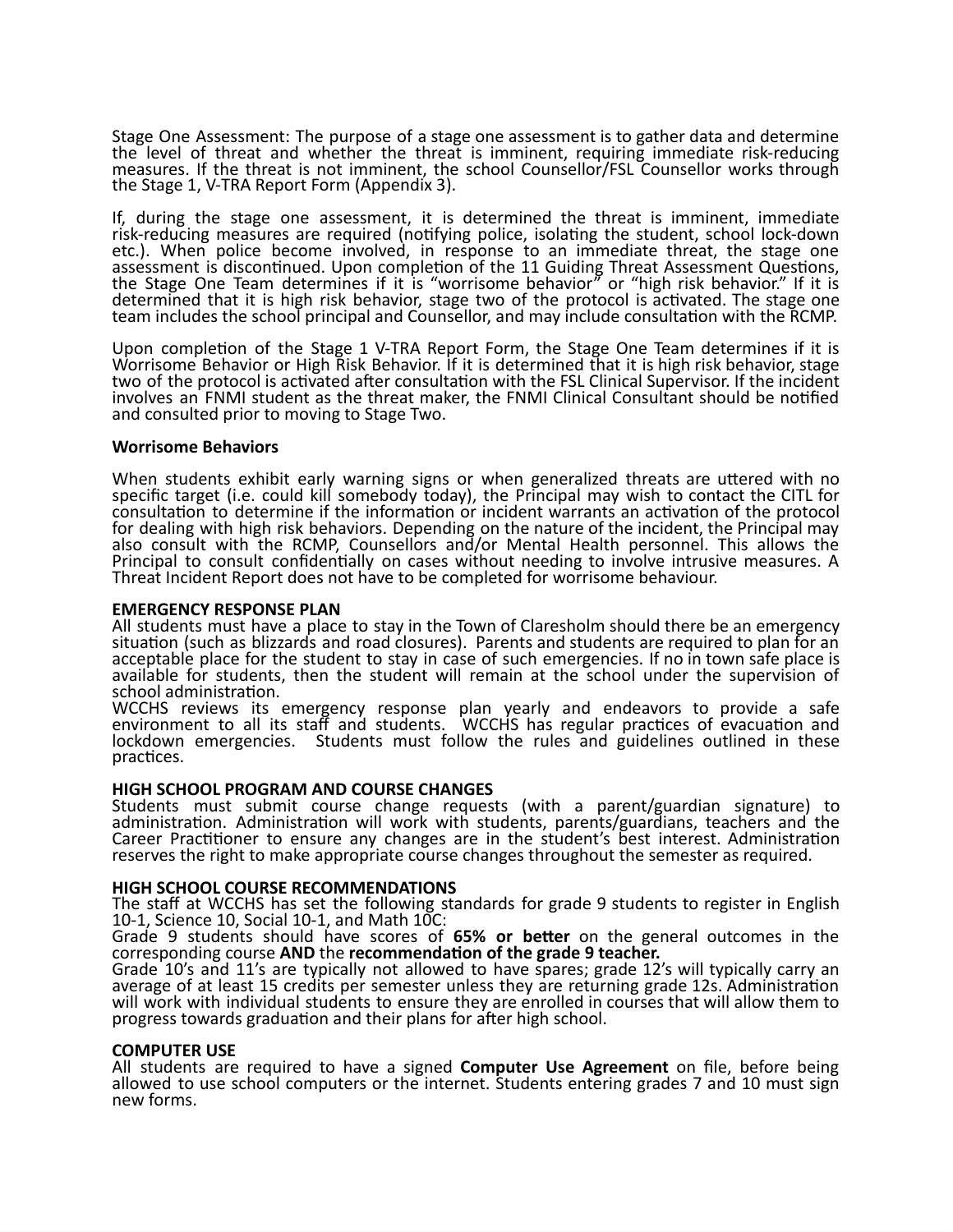## **LOCKERS**

Grade levels will be assigned lockers in specific areas of the school. Students are responsible for keeping their locker clean and are reminded that WCCHS administration reserves the right to access the locker at any time. Students must use locks provided by WCCHS. If there are exceptional circumstances under which a student requires a different lock, the office must have the combination or a copy of the key. It is important that students do not share their combination with peers and that they keep the locker locked at all times. It is the responsibility of the student to ensure that their items are kept locked up at all times.

#### **ASSESSMENT**

Assessment and reporting is an on-going process that adheres to the following principles:

Outcomes will be attached to assignments in PowerSchool.

Involves continually checking and informing the teacher, student, and parents as to where each student is in relation to the learner outcomes.

Feedback must be timely, ongoing, descriptive, and contain specific direction for students.

Students participate in the assessment and reporting process through activities such as involvement in establishing criteria, peer and self-assessments, sharing portfolios, and personal goal setting.

A variety of assessment and evaluation practices are needed to determine student achievement Teachers need to provide students with more than one opportunity, when necessary, to demonstrate their ability to meet learner outcomes within reasonable timelines.

#### **GRADING AND REPORTING**

It is the responsibility of the teacher to summatively assess and report what the student knows and is able to do in terms of learner outcomes. Reporting of student achievement and progress to students and parents will be timely, frequent and involve multiple communication strategies. Attitude, effort, work-habits, behavior and attendance are reported separately from grades reporting academic achievement, unless they are defined in the learner outcomes. Grading and assessment will be based on the course outline provided by the teacher in the first month of classes.

If there is not enough evidence of a student's level of proficiency because of missing summative information or academic dishonesty, the student will initially receive an incomplete. In discussion with the teacher and parents, students will be given a reasonable amount of time to provide acceptable evidence for learning.

A teacher who suspects a student of cheating or plagiarism will meet with the student to discuss the incident and determine if cheating or plagiarism has occurred. If either has occurred the teacher will, notify parents and administration, adjust the mark for the assignment or test accordingly, and **document the incident.**

## **CHALLENGE POLICY**

Course challenge is a provision that allows senior high school students to challenge the expectations of a course by participating in a formal assessment process, rather than taking the course. WCCHS adheres to the Livingstone Range School Division Course Challenge policy, which allows students to **challenge a course at a higher level or similar level in an alternative course sequence, when they provide evidence to the principal that they have acquired various knowledge and skills from previous experiences to meet the expected standards for the course.** Students must initiate the course challenge by written request to the principal. Following consultation with the student, parents, and teachers where applicable, the principal will determine if a course challenge is appropriate. Course challenges are not available to students who registered in a course and failed to attend, or were asked to leave the course because of behavior or attendance problems.

## **COURSE RECOVERY**

On an individual basis, students may be allowed to participate in course recovery if they did not achieve at least 50% in the class. Students must have attended the course on a regular basis and participated in the majority of in class assessments in order to qualify for course recovery. Course recovery may take a variety of formats.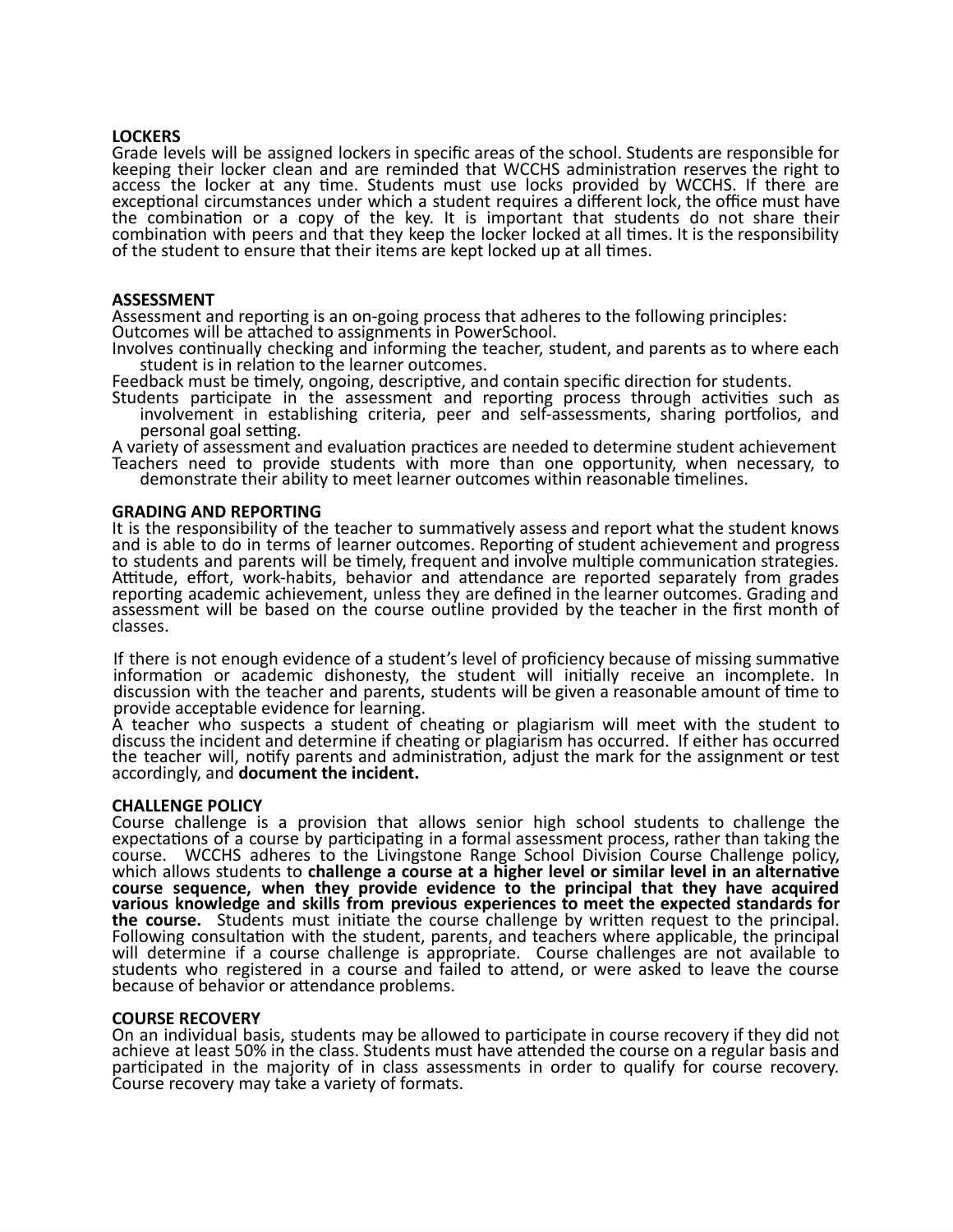#### **APPEAL PROCEDURES FINAL MARKS**

All students have the right to appeal their final grades. Students should consult with the Administration for forms and procedures.

#### **Non-Diploma Exams**

Teachers must provide students with a class mark on or before the last day of regular classes. This mark will reflect the student's standing, prior to writing the final. Students may appeal the teacher mark any time prior to the last day of exams. Appeals lodged after reports have been issued will be considered to be an appeal of the exam mark only. In this case, the exam will be reviewed with the teacher, student and parents. Appeals of the exam mark must be registered within two weeks of reports being issued. All appeals must be made first to the teacher and then, if necessary, to the principal. **Appeals to the principal must be made in writing.**

#### **Diploma Exams**

School-awarded marks for diploma exams will be provided to the student on the last day of class prior to exams. The student may appeal the mark providing the appeal is launched within two weeks of receiving the mark. Any change that results from the appeal will be forwarded to Alberta Education and the student will also be advised in writing of the change.

Students who are dissatisfied with a Grade 12 diploma examination mark may request in writing to the Director of the Student Evaluation Branch that the examination be rescored; or re-write the examination at a later administration date, or repeat the course.

## **ALTERNATIVE LEARNING PROGRAMS & CREDENTIALS**

Students may earn credits toward graduation through off- campus education such as work experience, Distance Learning, Registered Apprenticeship Program (RAP), Green Certification Program and special projects such as 4-H, private music lessons, or religious studies. More information is available through the Career Practitioner and Off-Campus coordinator.

#### **Green Certification Program**

This off-campus program is offered to high school students who are interested in agricultural careers and have access to a farm and trainer after school. Students can receive 16 credits toward graduation in this program. Students who have completed this program can also receive college credits at Lethbridge College and other agricultural colleges. Please see the Off-Campus coordinator for information.

## **Registered Apprenticeship Program (RAP)**

For students wishing to pursue a trade such as welding, mechanics or others, we offer RAP. In this program a student can earn high school credits and graduation requirements while working toward his/her apprenticeship ticket. Students will complete a work experience placement prior to enrollment. Please see the Career Practitioner or Off-Campus Coordinator for more Information.

## **LEARNING COMMONS**

This is a multi-use space to receive instruction, and to participate in presentations. Print materials can be borrowed, plus there are computers and other technology available for school work.

Food or drink not allowed unless otherwise directed by the Learning Commons Facilitator and /or a school staff member. Any materials borrowed must be returned or renewed on or before the due date. Please ask the Learning Commons Facilitator what to do in case of lost or damaged items. For 24/7 access to online resources, e-books and more go to: [https://www.willowcreekhighschool.ca/students/learning-commons.](https://www.willowcreekhighschool.ca/students/learning-commons)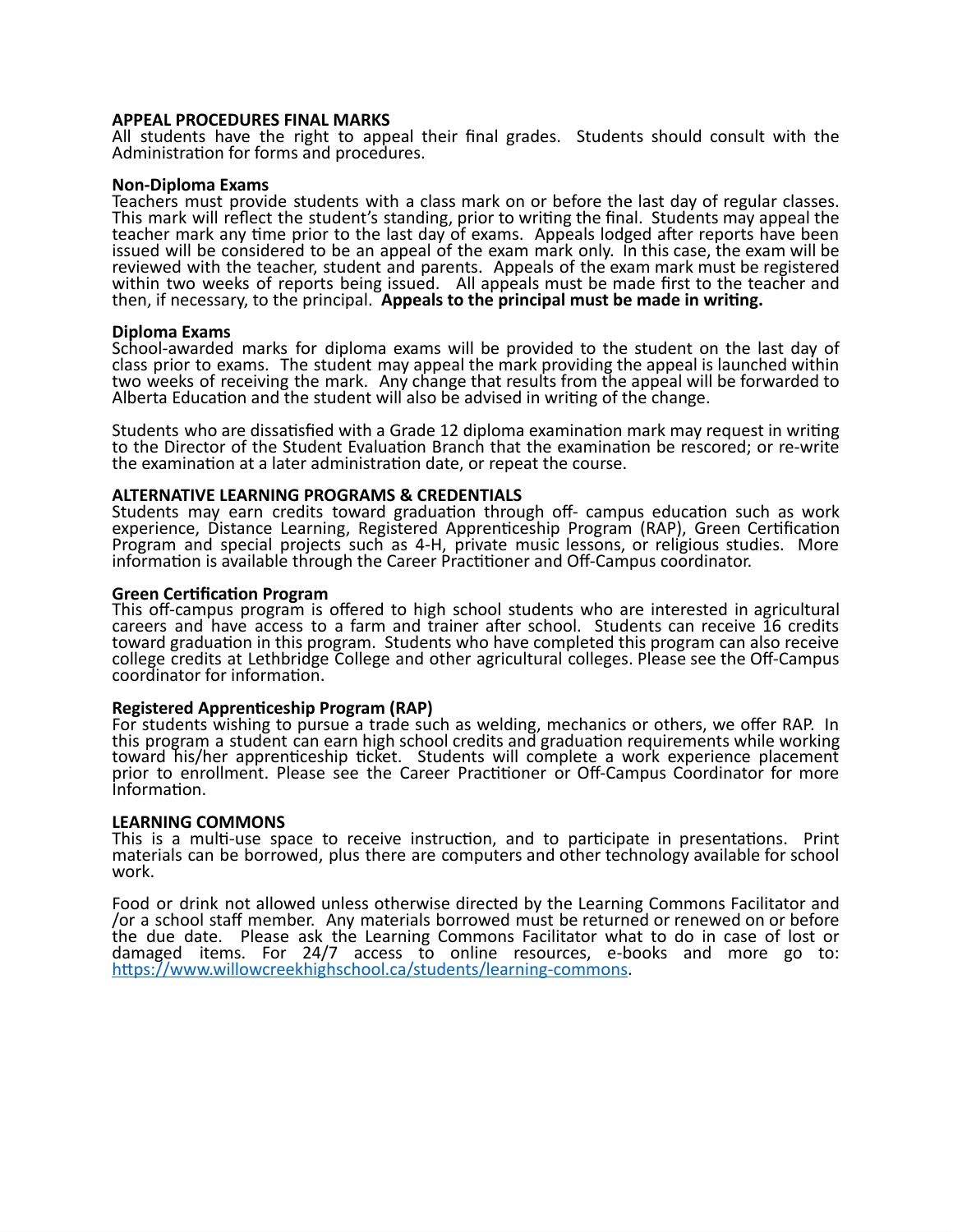## **SCHOOL FEES**

It is expected that satisfactory arrangements for the payment of all fees be made within two weeks of receiving the invoice, which will be e-mailed out**.** School fees can be paid by cash, cheque (made payable to Willow Creek Composite High School) or on-line at: <https://lrsd.schoolcashonline.com/>

LRSD does not charge fees for Basic Educational Services. WCCHS chooses to charge fees for Enhanced Educational Services and Non-Curricular services on a cost recovery basis only. A complete list of fees is available on our website at: www.willowcreekhighschool.ca

We understand that there are situations that exist that may prevent some families from paying their school fees. Parents can apply to the Superintendent of Business Affairs at Central Office for an exemption of fees.

## **GRADUATION**

All students wishing to participate in Graduation exercises must meet the following criteria:

- Are in a position to complete all course requirements for a Diploma prior to two months of graduation day. Students may be reinstated if marks and attitude predict a pass at the end of the semester.
- Have earned the required checkmarks in fundraising or volunteer type activities, or have paid the designated amount per unearned checkmarks.

## Grade 12 students who are not in a position to graduate will not be able to participate in the **cap and gown ceremonies.**

# **ALBERTA HIGH SCHOOL DIPLOMA REQUIREMENTS**

To qualify for an Alberta High School Diploma, students are required to obtain a *minimum* of 100 credits. These credits include the following:

- $\geq 15$  credits in English (including English 30-1 or 30-2)
- ⮚ 15 credits in Social Studies (including Social Studies 30-1 or 30-2)
- $\geq 10$  credits in Math (including one of Math 20-3, 20-2, 20-1)
- $\geq 10$  credits in Science (including one of Science 24, Biology 20, Chemistry 20, Physics 20 or Science 20)
- $\geq 3$  credits in Physical Education
- $\triangleright$  3 credits in CALM
- $\geq 10$  credits from CTS, Fine Arts or Second Languages
- $\triangleright$  10 credits in any 30-level courses in addition to English and Social Studies

#### **The more credits students earn the stronger their high school transcript appears; therefore we encourage students to graduate with at least 110 credits.**

## **WCCHS LOCAL AWARDS PROGRAM**

Our Career Practitioner, Lettie Croskery has a comprehensive list of local awards and other provincial/national scholarships and awards.

Please visit: <https://www.willowcreekhighschool.ca/career-services> for details of each award. These awards may change from year to year.

**FALL ACADEMIC AWARDS Grade 7 - 12: Highest marks in each core subject Highest marks at each grade level**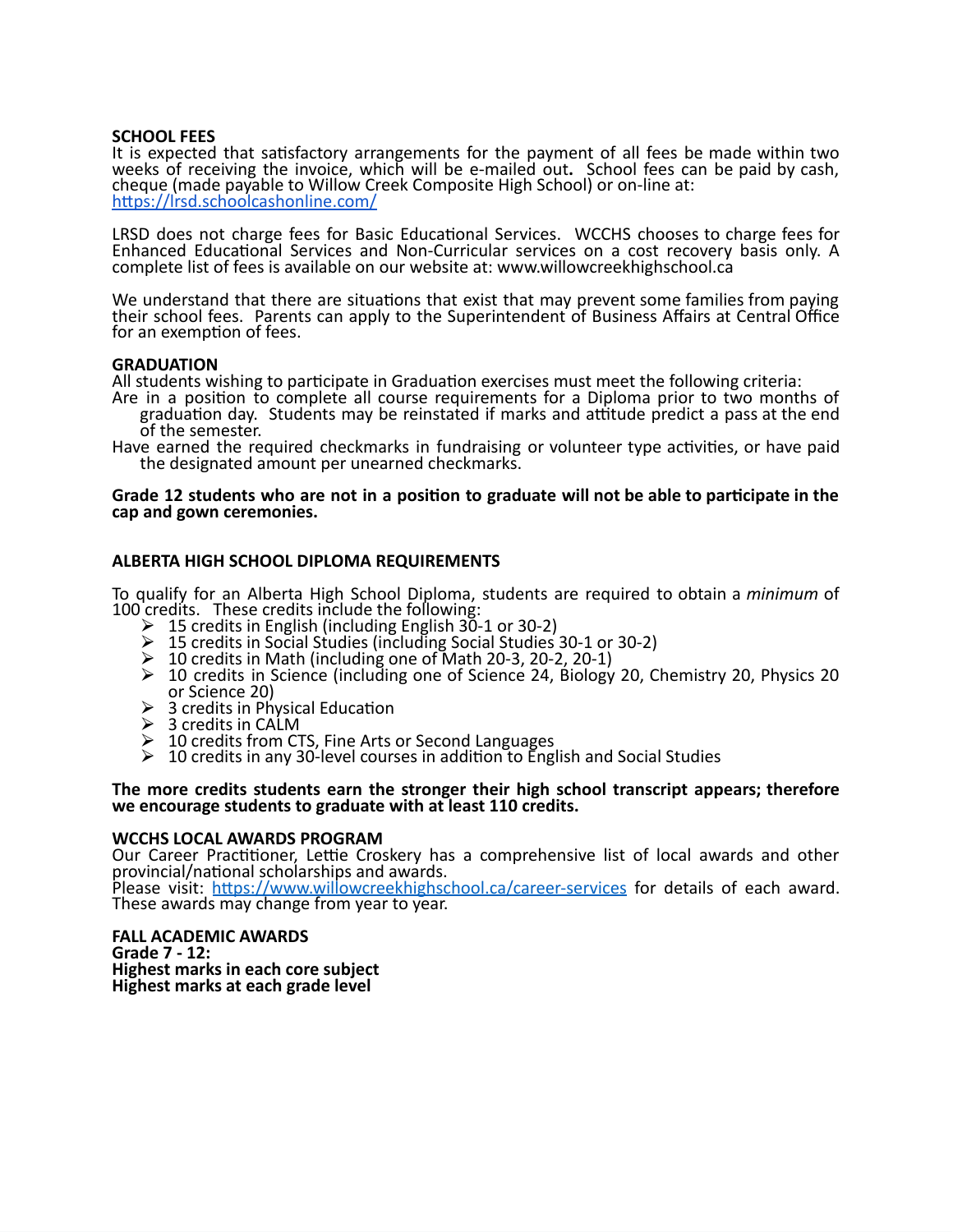Honor Roll Criteria:

Grade 7- 9

80.0% average in Math, Science, Social Studies, English Language Arts and Physical Education, with no final grade in any course below 50%.

Will be calculated **only at the conclusion of the year.**

Grade 10-12

80% average, credit weighted, in a minimum of 18 credits (13 credits for Gr 12 students) with a minimum of one core course (Math/ELA/SS/SCI), **per semester**. No final grades below 50%

Will be calculated at the conclusion of each semester

**Only** courses taken **via WCCHS** will be used for calculations. would include ADLC courses, special projects, work experience, RAP, Green Certificate, Video Conference and online courses.

Top three academic students:

**Grade 7-9:** Highest three students based on the honour role calculations

**Grade 10:** Only includes: 10C, Social 10-1, Science 10, English 10-1, Phys. Ed & CALM

**Grade 11:** Only includes Math 20-1 or 20-2, Social 20-1, English 20-1, and one of: Bio 20, Chemistry 20, Physics 20, Science 20

**Grade 12:** Only includes Math 30-1 or 30-2, Social 30-1, English 30-1, and one of: 30, Chemistry 30, Physics 30, Science 30 \*\*Based on blended marks - Regardless of the year completed. Cannot be calculated retroactively.

Honourable Mention Criteria

75% - 79% average in the same categories as above.

## **There are many award opportunities, both curricular and extra-curricular, available to students. Career Practitioner, Lettie Croskery has information regarding awards and scholarships.**

# **Wall of Fame**

Individuals who have graduated 10 or more years ago, who have consistently excelled at provincial, national or international competitions in their area of expertise, and/or made contributions to making society better, can be nominated for a place on the WCCHS Wall of Fame. Please notify the office if you are aware of anyone who may qualify for this award.

## **CONTAINER AND PAPER RECYCLING PROGRAM**

WCCHS has a container and paper recycling program that we ask all staff and students to participate in. Instead of placing empty juice boxes or pop containers in the garbage, we ask that you place them in the various containers found throughout the school. Funds raised through the return of these containers are used to help support a variety of programs in our school.